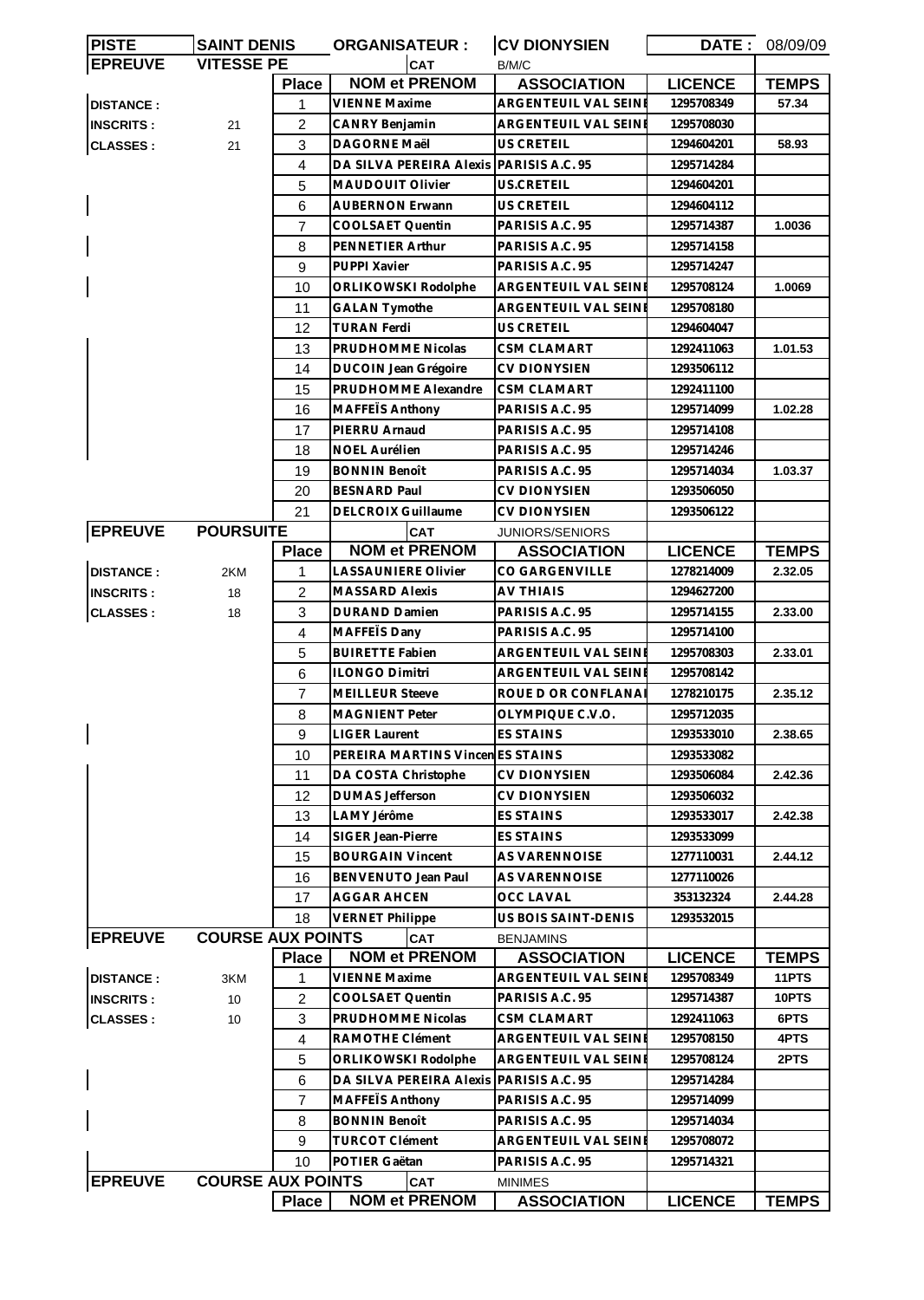| <b>DISTANCE:</b>                     | 3KM750                   | 1                   | <b>CANRY Benjamin</b>                   | ARGENTEUIL VAL SEINE                         | 1295708030               | 12PTS        |
|--------------------------------------|--------------------------|---------------------|-----------------------------------------|----------------------------------------------|--------------------------|--------------|
| <b>INSCRITS:</b>                     | 9                        | $\overline{2}$      | <b>MAUDOUIT Olivier</b>                 | US.CRETEIL                                   | 1294604201               | 11PTS        |
| <b>CLASSES:</b>                      | 9                        | 3                   | PENNETIER Arthur                        | PARISIS A.C. 95                              | 1295714158               | 5PTS         |
|                                      |                          | $\overline{4}$      | <b>GALAN Tymothe</b>                    | ARGENTEUIL VAL SEINE                         | 1295708180               | 5PTS         |
|                                      |                          | 5                   | PIERRU Arnaud                           | PARISIS A.C. 95                              | 1295714108               |              |
|                                      |                          | 6                   | <b>BESNARD Paul</b>                     | <b>CV DIONYSIEN</b>                          | 1293506050               |              |
|                                      |                          | $\overline{7}$      | PRUVOT Thomas                           | PARISIS A.C. 95                              | 1295714030               |              |
|                                      |                          | 8                   | <b>DURAND Alexia</b>                    | PARISIS A.C. 95                              | 1295714376               |              |
|                                      |                          | 9                   | DUCOIN Jean Grégoire                    | CV DIONYSIEN                                 | 1293506112               |              |
| <b>EPREUVE</b>                       | <b>COURSE AUX POINTS</b> |                     | CAT                                     | <b>CADETS</b>                                |                          |              |
|                                      |                          | <b>Place</b>        | <b>NOM et PRENOM</b>                    | <b>ASSOCIATION</b>                           | <b>LICENCE</b>           | <b>TEMPS</b> |
| <b>DISTANCE:</b>                     | 6KM250                   | $\mathbf{1}$        | DAGORNE Maël                            | <b>US CRETEIL</b>                            | 1294604201               | 21PTS        |
| <b>INSCRITS:</b>                     | $\overline{7}$           | $\overline{2}$      | AUBERNON Erwann                         | <b>US CRETEIL</b>                            | 1294604112               | 16PTS        |
| <b>CLASSES:</b>                      | $\overline{7}$           | 3                   | PUPPI Xavier                            | PARISIS A.C. 95                              | 1295714247               | 10PTS        |
|                                      |                          | 4                   | <b>DELCROIX Guillaume</b>               | <b>CV DIONYSIEN</b>                          | 1293506122               | 3PTS         |
|                                      |                          | 5                   | <b>NOEL Aurélien</b>                    | PARISIS A.C. 95                              | 1295714246               | 3PTS         |
|                                      |                          | 6                   | PRUDHOMME Alexandre                     | <b>CSM CLAMART</b>                           | 1292411100               |              |
|                                      |                          | $\overline{7}$      | <b>TURAN Ferdi</b>                      | <b>US CRETEIL</b>                            | 1294604047               |              |
| <b>EPREUVE</b>                       | <b>SCRATCH</b>           |                     | <b>CAT</b>                              | <b>JUNIORS</b>                               |                          |              |
|                                      |                          | <b>Place</b>        | <b>NOM et PRENOM</b>                    | <b>ASSOCIATION</b>                           | <b>LICENCE</b>           | <b>TEMPS</b> |
| <b>DISTANCE:</b>                     | 7KM                      | 1                   | <b>MASSARD Alexis</b>                   | <b>AV THIAIS</b>                             | 1294627200               |              |
| <b>INSCRITS:</b>                     | 10                       | $\overline{2}$      | <b>DURAND Damien</b>                    | PARISIS A.C. 95                              | 1295714155               |              |
| <b>CLASSES:</b>                      | 10                       | 3                   | LAMY Jérôme                             | <b>ES STAINS</b>                             | 1293533017               |              |
|                                      |                          | $\overline{4}$      | <b>BOURGAIN Vincent</b>                 | AS VARENNOISE                                | 1277110031               |              |
|                                      |                          | 5                   | DA COSTA Christophe                     | <b>CV DIONYSIEN</b>                          | 1293506084               |              |
|                                      |                          | 6                   | <b>BUIRETTE Fabien</b>                  | ARGENTEUIL VAL SEINE                         | 1295708303               |              |
|                                      |                          | $\overline{7}$      | <b>MAGNIENT Peter</b>                   | OLYMPIQUE C.V.O.                             | 1295712035               |              |
|                                      |                          | 8                   | <b>AGGAR AHCEN</b>                      | <b>OCC LAVAL</b>                             | 353132324                |              |
|                                      |                          | 9                   | PEREIRA MARTINS VincenES STAINS         |                                              | 1293533082               |              |
|                                      |                          | 10                  | <b>DERLY Alain</b>                      | ES GERVAIS LILAS                             | 1293516024               |              |
|                                      |                          |                     |                                         |                                              |                          |              |
| <b>EPREUVE</b>                       | <b>ELIMINATION</b>       |                     | <b>CAT</b>                              | <b>BENJAMINS</b>                             |                          |              |
|                                      |                          | <b>Place</b>        | <b>NOM et PRENOM</b>                    | <b>ASSOCIATION</b>                           | <b>LICENCE</b>           | <b>TEMPS</b> |
| <b>DISTANCE:</b>                     |                          | 1                   | <b>VIENNE Maxime</b>                    | ARGENTEUIL VAL SEINE                         | 1295708349               |              |
| <b>INSCRITS:</b>                     | 10                       | $\overline{2}$      | PRUDHOMME Nicolas                       | CSM CLAMART                                  | 1292411063               |              |
| CLASSES :                            | 10                       | 3                   | ORLIKOWSKI Rodolphe                     | ARGENTEUIL VAL SEINI                         | 1295708124               |              |
|                                      |                          | $\overline{4}$      | MAFFEIS Anthony                         | PARISIS A.C. 95                              | 1295714099               |              |
|                                      |                          | 5                   | DA SILVA PEREIRA Alexis PARISIS A.C. 95 |                                              | 1295714284               |              |
|                                      |                          | 6                   | RAMOTHE Clément                         | ARGENTEUIL VAL SEINE                         | 1295708150               |              |
|                                      |                          | 7                   | COOLSAET Quentin                        | PARISIS A.C. 95                              | 1295714387               |              |
|                                      |                          | 8                   | <b>BONNIN Benoît</b>                    | PARISIS A.C. 95                              | 1295714034               |              |
|                                      |                          | 9                   | <b>TURCOT Clément</b>                   | ARGENTEUIL VAL SEINE                         | 1295708072               |              |
|                                      |                          | 10                  | POTIER Gaëtan                           | PARISIS A.C. 95                              | 1295714321               |              |
| <b>EPREUVE</b>                       | <b>COURSE AUX POINTS</b> |                     | <b>CAT</b>                              | JUNIORS/SENIORS                              |                          |              |
|                                      |                          | <b>Place</b>        | <b>NOM et PRENOM</b>                    | <b>ASSOCIATION</b>                           | <b>LICENCE</b>           | <b>TEMPS</b> |
| <b>DISTANCE:</b>                     | 10KM                     | 1                   | <b>MEILLEUR Steeve</b>                  | ROUE D OR CONFLANA                           | 1278210175               | 14PTS        |
| <b>INSCRITS:</b>                     | 10                       | $\overline{c}$      | <b>LASSAUNIERE Olivier</b>              | CO GARGENVILLE                               | 1278214009               | 12PTS        |
| <b>CLASSES:</b>                      | 10                       | 3                   | <b>DUMAS Jefferson</b>                  | <b>CV DIONYSIEN</b>                          | 1293506032               | 10PTS        |
|                                      |                          | 4                   | <b>LIGER Laurent</b>                    | <b>ES STAINS</b>                             | 1293533010               | 7PTS         |
|                                      |                          | 5                   | MAFFETS Dany                            | PARISIS A.C. 95                              | 1295714100               |              |
|                                      |                          | 6                   | <b>ILONGO Dimitri</b>                   | ARGENTEUIL VAL SEINE                         | 1295708142               |              |
|                                      |                          | 7                   | SIGER Jean-Pierre                       | <b>ES STAINS</b>                             | 1293533099               |              |
|                                      |                          | 8                   | BENVENUTO Jean Paul                     | AS VARENNOISE                                | 1277110026               |              |
|                                      |                          | 9                   | <b>VERNET Philippe</b>                  | US BOIS SAINT-DENIS                          | 1293532015               |              |
|                                      |                          | 10                  | DERLY Alain                             | ES GERVAIS LILAS                             | 1293516024               |              |
| <b>EPREUVE</b>                       | <b>ELIMINATION</b>       |                     | <b>CAT</b>                              | <b>MINIMES</b>                               |                          |              |
|                                      |                          | <b>Place</b>        | <b>NOM et PRENOM</b>                    | <b>ASSOCIATION</b>                           | <b>LICENCE</b>           | <b>TEMPS</b> |
| <b>DISTANCE:</b><br><b>INSCRITS:</b> | 9                        | 1<br>$\overline{2}$ | CANRY Benjamin<br><b>GALAN Tymothe</b>  | ARGENTEUIL VAL SEINE<br>ARGENTEUIL VAL SEINE | 1295708030<br>1295708180 |              |